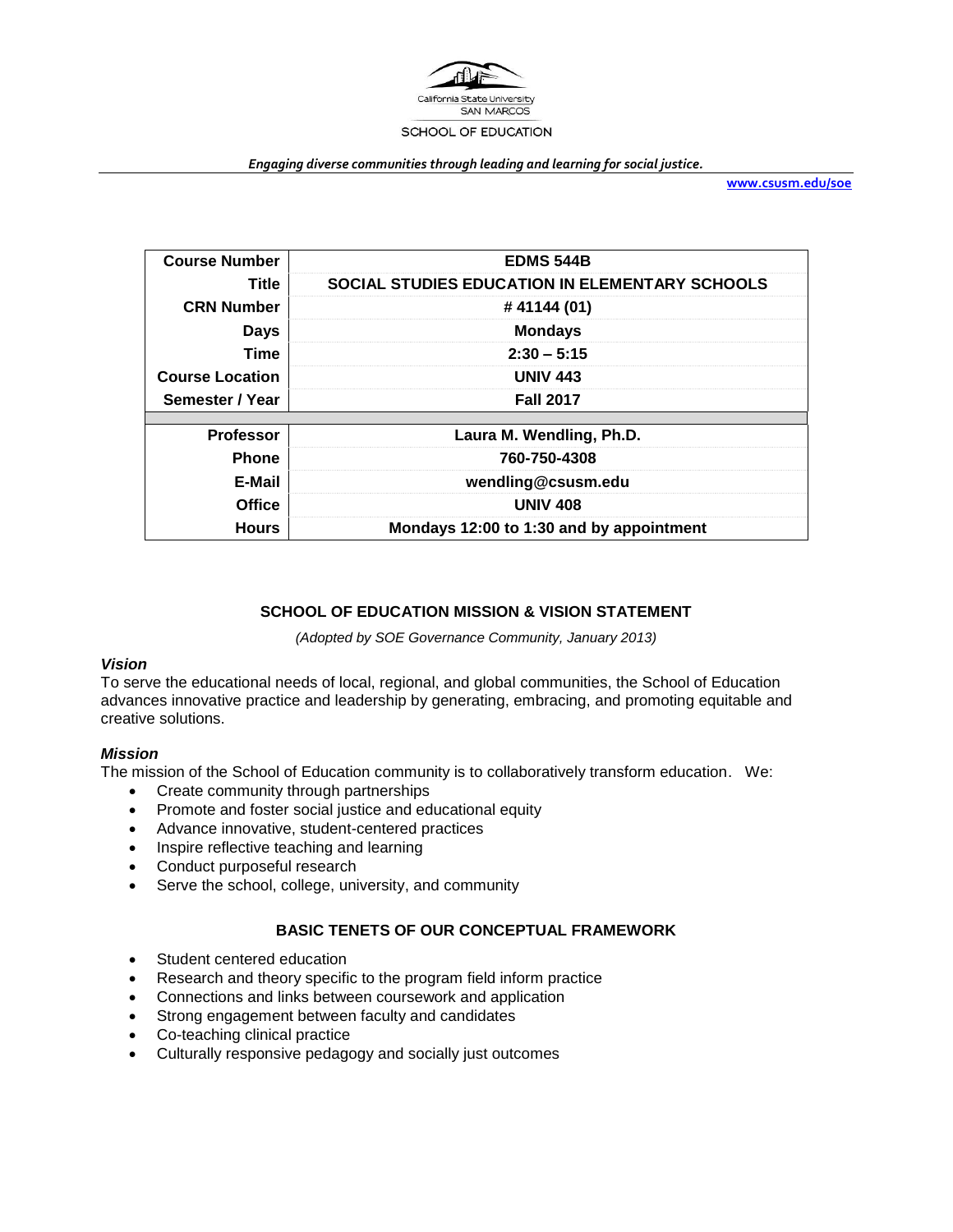# **COURSE DESCRIPTION**

#### *Children are the messages we will send to a time we will never see… Neil Postman*

#### **Social Studies Education in Elementary Schools**

Catalog: Focuses on curriculum development, methods, techniques, materials, planning, organization, and assessment in social studies. The integration of curricular areas is addressed. Methods of cross-cultural language and academic development will be integrated into the course. *Requires participation/ observation in the public schools.*

*Instructor Name Here:* This course will introduce prospective elementary school teachers to the theoretical concepts, instructional methods and materials used in social studies education to engage students in higherlevel thinking through cognitive and affective involvement. The broad emphasis of this course will focus on curriculum development, methods, techniques, materials, planning, organization, and assessment in social studies. The integration of curricular areas is addressed. Methods of cross-cultural language and academic development will be integrated into the course. A secondary focus will be on the effective infusion of the arts (dance, music, fine arts, and drama) into the curriculum.

Social studies is perhaps **the** most important part of the school curriculum because it not only brings together basic tools (such as the 3 Rs) but it **utilizes them authentically**. In the social studies we wrestle with crucial questions: What kind of society do we want to have? What is a "good citizen"? What is fair? How can we create better ways of living together? Our role as educators is to help students develop responsible and thoughtful ways of thinking, believing and acting.

As your instructor, I am committed to modeling reflective and transparent teaching in order to assist you in successfully achieving the goals of this course.

## **Course Prerequisites**

Admission to the Multiple Subject Teacher Credential Program.

## **Course Objectives and Learning Outcomes (CLOs)**

As a result of this course, you will be able to:

1) apply the California History/Social Science and Visual/Performing Arts Frameworks (Standards) -- with consideration of Common Core assessments -- to the classroom experience;

2) understand the value of incorporating primary source materials, the arts & visual literacy, and oral history methods into social studies instruction;

3) become aware of the multitude of community resources available to teachers and the ways in which these resources can be used to strengthen the social studies program;

4) design lessons / units that are grade level and developmentally appropriate, that utilize primary source materials, that infuse the arts as well as a multicultural/lingual perspective, and that address the needs of diverse learners;

5) design curricula that reflect a variety of instructional strategies and that develop children's higher-level thinking skills through active participation;

6) more deeply appreciate the social sciences, history and the arts as essential fields of study – and know how to make this content relevant to children's lives.

## **Credit Hour Policy Statement**

Students are expected to spend a minimum of two hours outside of the classroom each week for each unit of credit engaged in learning.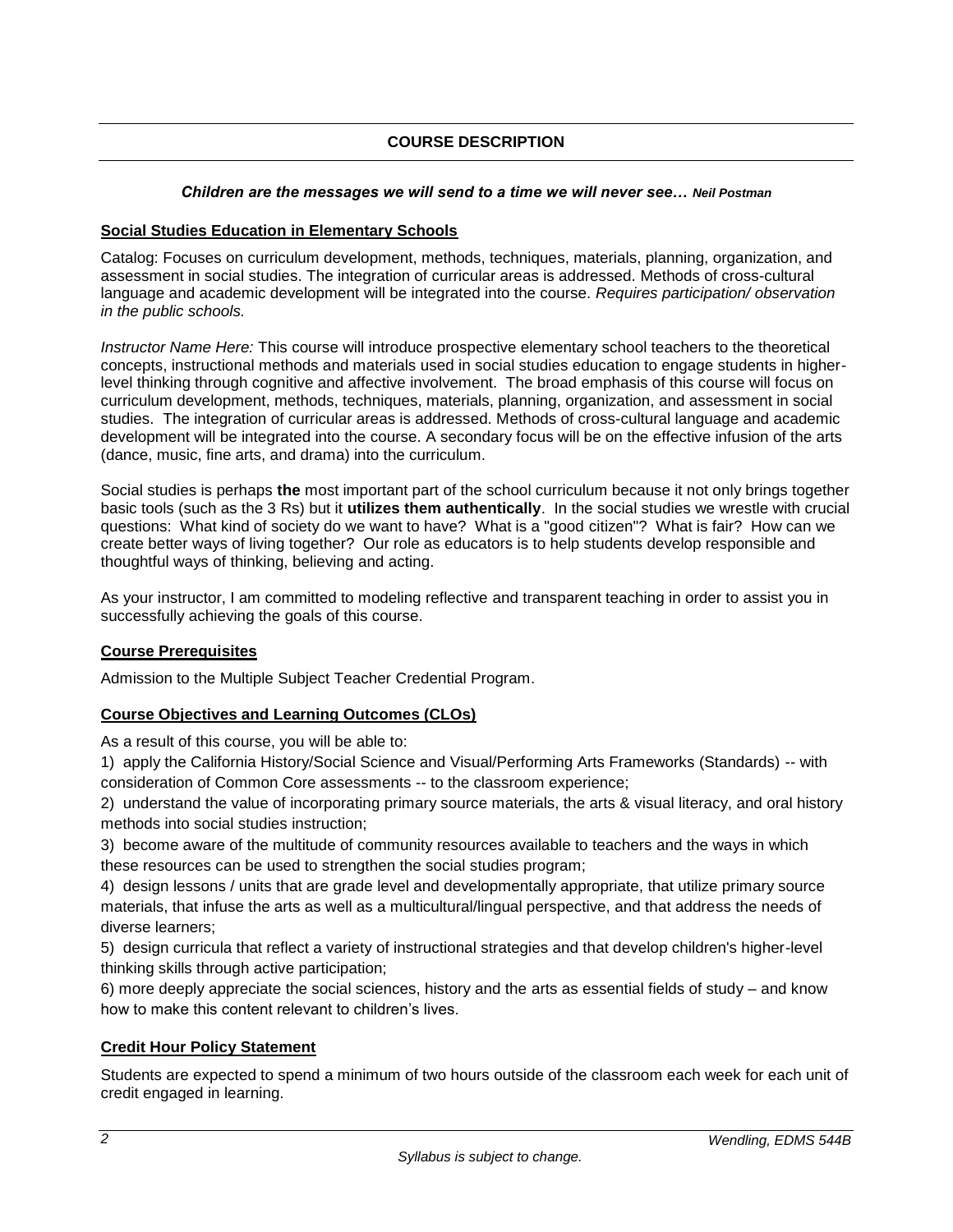# **REQUIRED TEXTS**

- Lee, John. (2008). Visualizing Elementary Social Studies Methods. John Wiley & Sons, Inc. ISBN: 978-0-471-72066-9 (available from our bookstore and online sellers)
- CSDE. (2005). History-Social Science Framework (for California Public Schools K-12). Sacramento, CA. Access online at: <http://www.cde.ca.gov/ci/cr/cf/documents/histsocsciframe.pdf>
- CSDE. (2004) Visual and Performing Arts Framework (for California Public Schools K-12) Sacramento, CA. Access online at:<http://www.cde.ca.gov/ci/cr/cf/documents/vpaframewrk.pdf>
- CSDE. (2013) California Common Core Standards: English Language Arts and Literacy in History/Social Studies, Science, and Technical Subjects (for California Public Schools K-12) Access online at<http://www.cde.ca.gov/re/cc/>

*-- Additional readings/handouts provided by the instructor will be required and available on Cougar Courses.*

#### **Professionalism – Dispositions**

Because this course is part of an accredited program that leads to professional certification, students are expected to demonstrate behavior consistent with a professional career. Lack of professionalism in any of the following areas will alter the final grade:

1. Attend all class meetings. If you miss a class session, please notify the instructor in writing (email) as soon as possible. Absences do not change assignment due dates. See the Attendance Policy – page 5 - for this course.

2. Arrive on time just as you would at a school site. Late arrivals to and early departures from class will lower your final grade.

3. Prepare carefully for class. Be ready to discuss readings and assignments thoughtfully. All voices are valued in our classroom community. Please be sure we get to hear your thoughts on the topics we cover. This is important for your professionalism grade.

4. Complete assignments on time. Late assignments will receive a 20% reduction in points for each day late. Occasionally a student/group may be asked to revise an assignment. If so, the revised work must be submitted no later than one week after it was returned and may not be eligible for full credit. Absences do not change assignment due dates. If you are absent when an assignment is due, you may submit the work via email (except for *Social Studies in You*!) so that it is not considered late. I will confirm receipt of emailed assignments.

5. Interact professionally and collaborate responsibly with your colleagues and professor. Teacher education is a professional preparation program and teacher candidates will be expected to adhere to standards of dependability, academic honesty and writing achievement. In short, please do your part to promote a healthy, happy, productive social environment.

**Also, you are welcome to use an electronic device in class. However, it is expected that you will use the technology for class related activity. Save checking emails or other personal use for time outside of class. This applies to cell phones as well. Lack of respect in this regard will significantly impact your professionalism grade.**

## **Authorization to Teach English Learners**

This credential program has been specifically designed to prepare teachers for the diversity of languages often encountered in California public school classrooms. The authorization to teach English learners is met through the infusion of content and experiences within the credential program, as well as additional coursework. Candidates successfully completing this program receive a credential with authorization to teach English learners. *(Approved by CCTC in SB 2042 Program Standards, August 02)*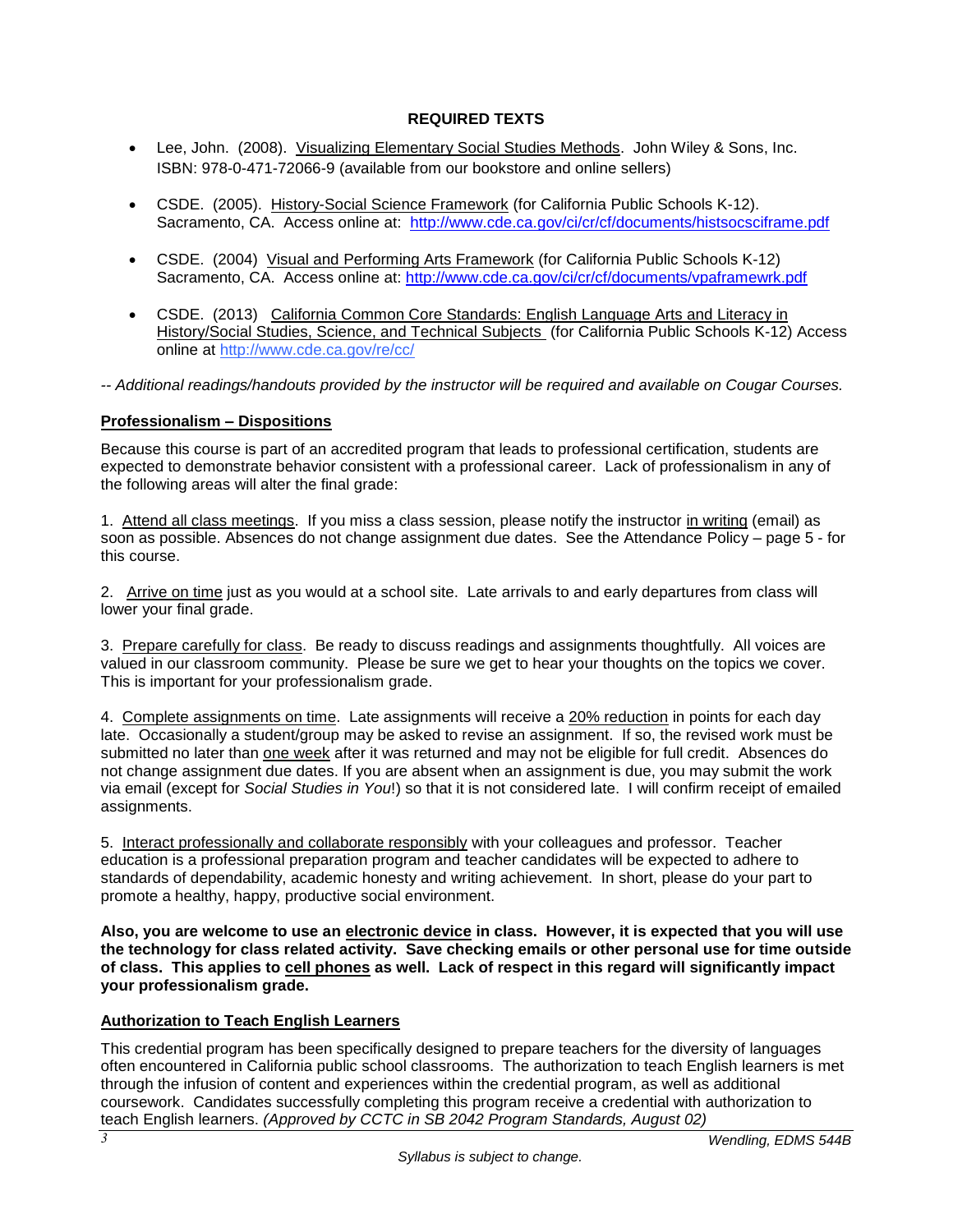# **Teacher Performance Expectation (TPE) Competencies**

The course objectives, assignments, and assessments have been aligned with the CTC standards for (Single Subject, Multiple Subject, Special Education, etc.) Credential. This course is designed to help teachers seeking a California teaching credential to develop the skills, knowledge, and attitudes necessary to assist schools and district in implementing effective programs for all students. The successful candidate will be able to merge theory and practice in order to realize a comprehensive and extensive educational program for all students. You will be required to formally address the following TPEs in this course:

# **TPE1. Engaging and Supporting All Students in Learning. Beginning teachers:**

**1.3** Connect subject matter to real-life contexts and provide active learning experiences to engage student interest, support student motivation, and allow students to extend their learning. **1.5** Promote students' critical and creative thinking and analysis through activities that provide opportunities for inquiry, problem solving, responding to and framing meaningful questions, and reflection.

**1.6** Provide a supportive learning environment for students' first and/or second language acquisition by using research-based instructional approaches, including focused English Language Development, Specially Designed Academic Instruction in English (SDAIE), scaffolding across content areas, and structured English immersion, and demonstrate an understanding of the difference among students whose only instructional need is to acquire Standard English proficiency, students who may have an identified disability affecting their ability to acquire Standard English proficiency, and students who may have both a need to acquire Standard English proficiency and an identified disability.

**1.7** Provide students with opportunities to access the curriculum by incorporating the visual and performing arts, as appropriate to the content and context of learning.

**1.8** Monitor student learning and adjust instruction while teaching so that students continue to be actively engaged in learning

#### **TPE 2: Creating and Maintaining Effective Environments for Student Learning. Beginning teachers:**

**2.2** Create learning environments (i.e., traditional, blended, and online) that promote productive student learning, encourage positive interactions among students, reflect diversity and multiple perspectives, and are culturally responsive.

**2.5** Maintain high expectations for learning with appropriate support for the full range of students in the classroom.

#### **TPE 3: Understanding and Organizing Subject Matter for Student Learning. Beginning teachers:**

**3.1** Demonstrate knowledge of subject matter, including the adopted California State Standards and curriculum frameworks.

**3.2** Use knowledge about students and learning goals to organize the curriculum to facilitate student understanding of subject matter, and make accommodations and/or modifications as needed to promote student access to the curriculum

**3.4** Individually and through consultation and collaboration with other educators and members of the larger school community, plan for effective subject matter instruction and use multiple means of representing, expressing, and engaging students to demonstrate their knowledge.

**3.5** Adapt subject matter curriculum, organization, and planning to support the acquisition and use of academic language within learning activities to promote the subject matter knowledge of all students, including the full range of English learners, Standard English learners, students with disabilities, and students with other learning needs in the least restrictive environment.

**3.7** Model and develop digital literacy by using technology to engage students and support their learning, and promote digital citizenship, including respecting copyright law, understanding fair use guidelines and the use of Creative Commons license, and maintaining Internet Security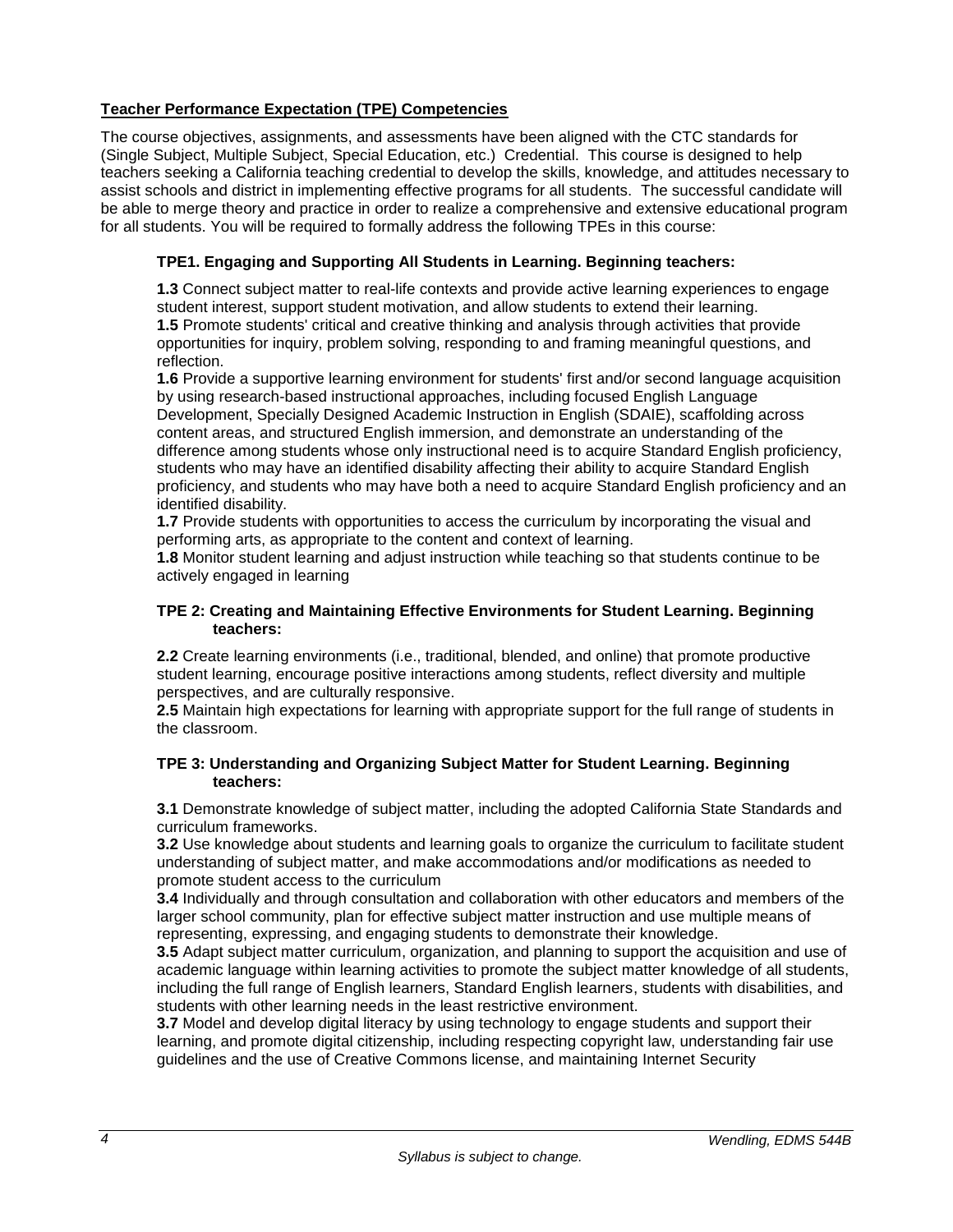#### **TPE 4: Planning Instruction and Designing Learning Experiences for All Students. Beginning teachers:**

**4.1** Locate and apply information about students' current academic status, content- and standardsrelated learning needs and goals, assessment data, language proficiency status, and cultural background for both short-term and long-term instructional planning purposes.

**4.3** Design and implement instruction and assessment that reflects the interconnectedness of academic content areas and related student skills development in literacy, mathematics, science, and other disciplines across the curriculum, as applicable to the subject area of instruction.

**4.4** Plan, design, implement and monitor instruction, making effective use of instructional time to maximize learning opportunities and provide access to the curriculum for all students by removing barriers and providing access through instructional strategies that include:

- appropriate use of instructional technology, including assistive technology;
- applying principles of UDL and MTSS;

• use of developmentally, linguistically, and culturally appropriate learning activities, instructional materials, and resources for all students, including the full range of English learners;

- \* appropriate modifications for students with disabilities in the general education classroom;
- opportunities for students to support each other in learning; and
- use of community resources and services as applicable

**4.6** Access resources for planning and instruction, including the expertise of community and school colleagues through in-person or virtual collaboration, co-teaching, coaching, and/or networking. **4.7** Plan instruction that promotes a range of communication strategies and activity modes between teacher and student and among students that encourage student participation in learning. **4.8** Use digital tools and learning technologies across learning environments as appropriate to create new content and provide personalized and integrated technology-rich lessons to engage students in learning, promote digital literacy, and offer students multiple means to Preliminary Multiple and Single Subject Credential Program Standards – Adopted December 2015 11 Teaching Performance Expectations (TPEs) – Adopted June 2016 demonstrate their learning.

## **TPE 5: Assessing Student Learning. Beginning teachers:**

**5.1** Apply knowledge of the purposes, characteristics, and appropriate uses of different types of assessments (e.g., diagnostic, informal, formal, progress-monitoring, formative, summative, and performance) to design and administer classroom assessments, including use of scoring rubrics.

## **TPE 6: Developing as a Professional Educator. Beginning teachers:**

**6.1** Reflect on their own teaching practice and level of subject matter and pedagogical knowledge to plan and implement instruction that can improve student learning.

**6.2** Recognize their own values and implicit and explicit biases, the ways in which these values and implicit and explicit biases may positively and negatively affect teaching and learning, and work to mitigate any negative impact on the teaching and learning of students. They exhibit positive dispositions of caring, support, acceptance, and fairness toward all students and families, as well as toward their colleagues.

## **Teacher Performance Assessment**

Beginning July 1, 2008 all California credential candidates must successfully complete a state-approved Teacher Performance Assessment (TPA), as part of the credential program of preparation. During the 2017- 18 academic year the CSUSM credential programs will use either the CalTPA (California Teacher Performance Assessment) or the edTPA (Educative Teacher Performance Assessment).

#### **edTPA**

Beginning in fall 2015, for newly entering initial candidates, the CSUSM assessment system is the edTPA. To assist with your successful completion of the edTPA, a capstone class is part of your curriculum. In this class edTPA related questions and logistical concerns are addressed. Additional support materials are available on the edTPA website:

[http://www.edtpa.com/PageView.aspx?f=GEN\\_Candidates.html](http://www.edtpa.com/PageView.aspx?f=GEN_Candidates.html)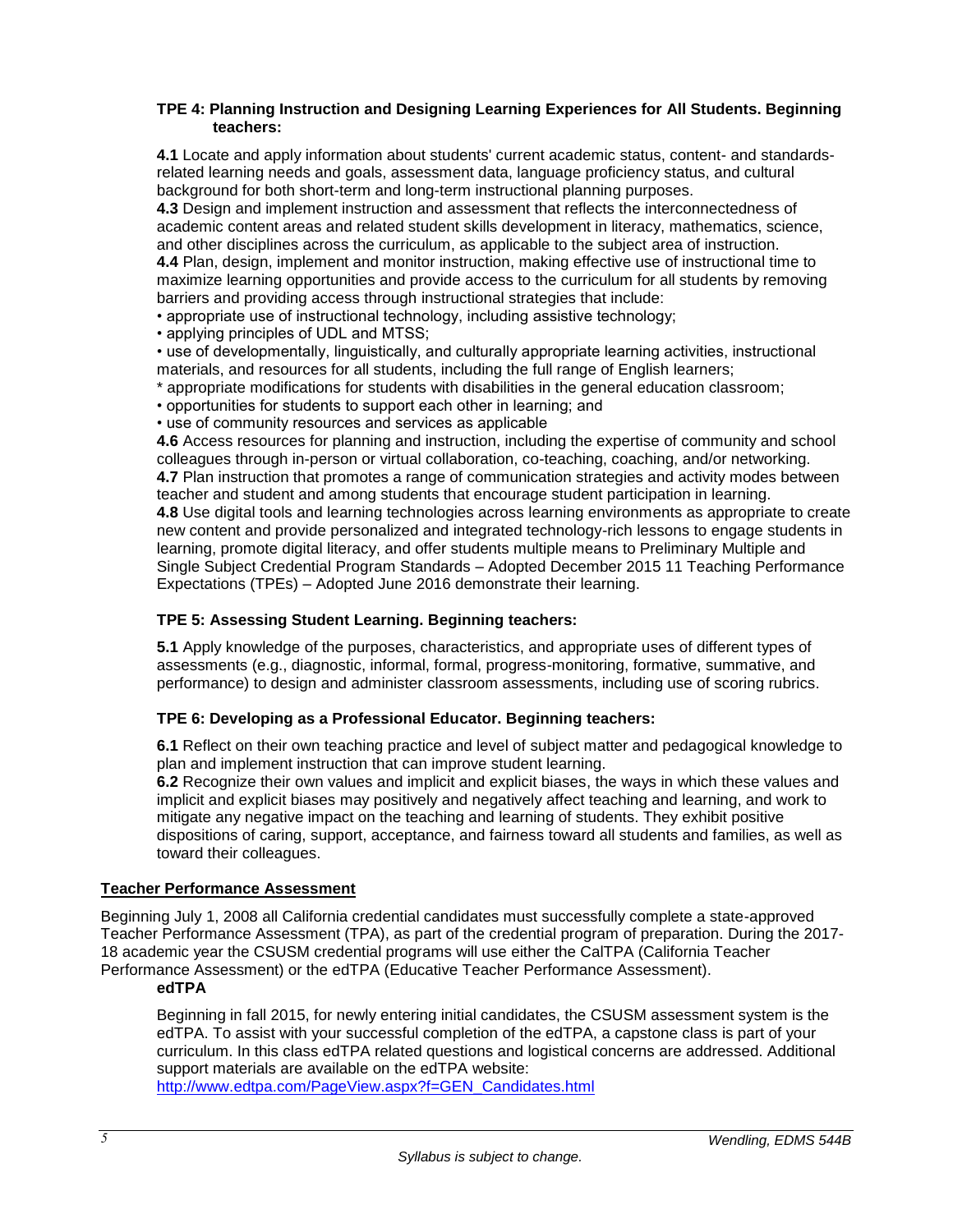Additionally, to support your success in your credential program and with TPA, SOE classes use common pedagogical language, lesson plans (lesson designs), and unit plans (unit designs).

# **Expected Dispositions for the Education Profession**

Education is a profession that has, at its core, certain dispositional attributes that must be acquired and developed. Teaching and working with learners of all ages requires not only specific content knowledge and pedagogical skills, but positive attitudes about multiple dimensions of the profession. The School of Education has identified six dispositions that must be evident in teacher candidates: social justice and equity, collaboration, critical thinking, professional ethics, reflective teaching and learning, and life-long learning. These dispositions have observable actions that will be assessed throughout the preparation program. For each dispositional element, there are three levels of performance - *unacceptable*, *initial target*, and *advanced target*. The description and rubric for the three levels of performance offer measurable behaviors and examples.

The assessment is designed to provide candidates with ongoing feedback for their growth in professional dispositions and includes a self-assessment by the candidate. The dispositions and rubric are presented, explained and assessed in one or more designated courses in each program as well as in clinical practice. Based upon assessment feedback candidates will compose a reflection that becomes part of the candidate's Teaching Performance Expectation portfolio. Candidates are expected to meet the level of *initial target* during the program.

In EDMS 544, teacher candidates will engage in active learning each class session, and will be expected to actively participate, collaborate, and demonstrate professionalism at all times. Ask yourself…

- Do you participate in class discussions productively, sharing your knowledge and understandings?
- Do you interact productively with your peers, taking on a variety of roles (leader, follower, etc.)?
- Do you contribute appropriately to group work—do you "do your share"?
- Are you able to accept others' opinions? Are you supportive of others' ideas?
- Do you support your peers during their presentations?
- Can you monitor and adjust your participation to allow for others' ideas to be heard?
- Do you show a positive attitude and disposition towards teaching all students?
- Do you exhibit professional behavior at all times and display a "can do" attitude?

# **GENERAL CONSIDERATIONS**

## **School of Education Attendance Policy**

Due to the dynamic and interactive nature of courses in the School of Education, all candidates (course participants) are expected to attend all classes and participate actively. At a minimum, candidates (course participants) must attend more than 80% of class time, or s/he may not receive a passing grade for the course at the discretion of the instructor. Individual instructors may adopt more stringent attendance requirements. Should the candidate (course participants) have extenuating circumstances, s/he should contact the instructor as soon as possible. *(Adopted by the COE Governance Community, December, 1997).*

**For this class,** if you are absent 2 class sessions, your highest possible grade is a "B." If you are absent 3 class sessions, your highest possible grade is a "C+." Late arrivals and early departures of more than 20 minutes will count as an absence.Arriving late or leaving early under 20 minutes will impact your professionalism grade. Please email your instructor if you will be absent. Keep in mind that absences do not change due dates.

## **Policy on Late/Missed Work**

Refer to #1 & #4 under "Professionalism – Dispositions" – page 2.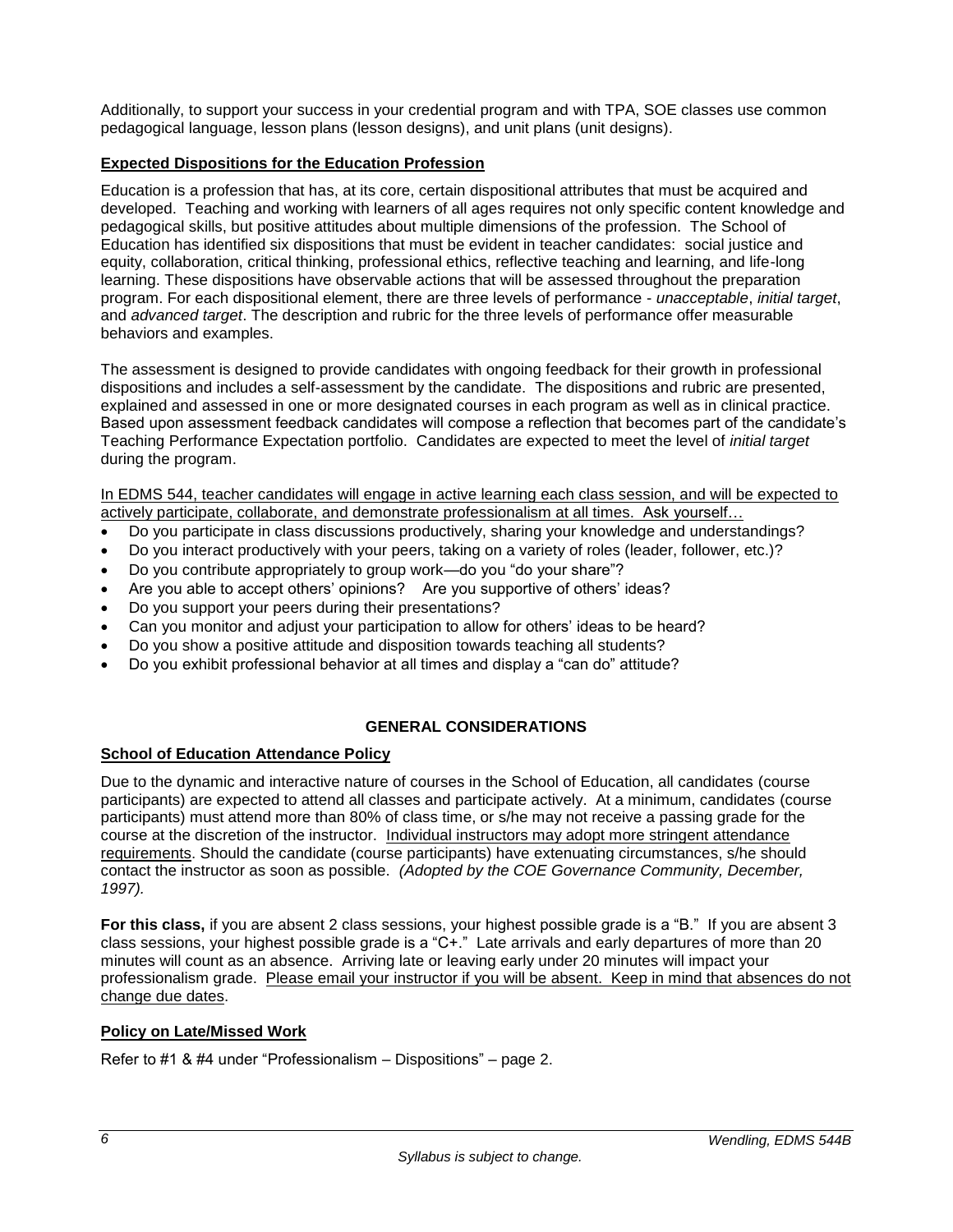# **CSUSM Academic Honesty Policy**

Students will be expected to adhere to standards of academic honesty and integrity, as outlined in the Student Academic Honesty Policy. All assignments must be original work, clear and error-free. All ideas/material that are borrowed from other sources must have appropriate references to the original sources. Any quoted material should give credit to the source and be punctuated accordingly.

Academic Honesty and Integrity: Students are responsible for honest completion and representation of their work. Your course catalog details the ethical standards and penalties for infractions. There will be zero tolerance for infractions. If you believe there has been an infraction by someone in the class, please bring it to the instructor's attention. The instructor reserves the right to discipline any student for academic dishonesty, in accordance with the general rules and regulations of the university. Disciplinary action may include the lowering of grades and/or the assignment of a failing grade for an exam, assignment, or the class as a whole.

Incidents of Academic Dishonesty will be reported to the Dean of Students. Sanctions at the University level may include suspension or expulsion from the University.

Refer to the full Academic Honesty Policy at: [http://www.csusm.edu/policies/active/documents/Academic\\_Honesty\\_Policy.html](http://www.csusm.edu/policies/active/documents/Academic_Honesty_Policy.html)

# **Plagiarism**

As an educator, it is expected that each candidate (course participant) will do his/her own work, and contribute equally to group projects and processes. Plagiarism or cheating is unacceptable under any circumstances. If you are in doubt about whether your work is paraphrased or plagiarized see the Plagiarism Prevention for Students website [http://library.csusm.edu/plagiarism/index.html.](http://library.csusm.edu/plagiarism/index.html) If there are questions about academic honesty, please consult the University catalog.

## **Students with Disabilities Requiring Reasonable Accommodations**

Students with disabilities who require reasonable accommodations must be approved for services by providing appropriate and recent documentation to the Office of Disabled Student Services (DSS). This office is located in Craven Hall 4300, and can be contacted by phone at (760) 750-4905, or TTY (760) 750- 4909. Students authorized by DSS to receive reasonable accommodations should meet with their instructor during office hours or, in order to ensure confidentiality, in a more private setting.

## **All University Writing Requirement**

A writing requirement of 2500 words is required in all CSUSM courses. You will achieve a significant writing experience in EDMS 544 through the following assignments: weekly reading journal responses, literature connection lesson plan, field trip project, oral history project, and various in-class writing prompts.

# **Use of Technology**

Candidates (course participants) are expected to demonstrate competency in the use of various forms of technology (i.e. word processing, electronic mail, Moodle, use of the Internet, and/or multimedia presentations). Specific requirements for course assignments with regard to technology are at the discretion of the instructor. Keep a digital copy of all assignments for use in your teaching portfolio. For this course, all assignments will be submitted in hard copy – unless an absence prevents submission in person.

# **Electronic Communication Protocol**

Electronic correspondence is a part of your professional interactions. If you need to contact the instructor, email is often the easiest way to do so. It is my intention to respond to all received e-mails in a timely manner. Please be reminded that e-mail and on-line discussions are a very specific form of communication, with their own nuances and etiquette. For instance, electronic messages sent in all upper case (or lower case) letters, major typos, or slang, often communicate more than the sender originally intended. With that said, please be mindful of all e-mail and on-line discussion messages you send to your colleagues, to faculty members in the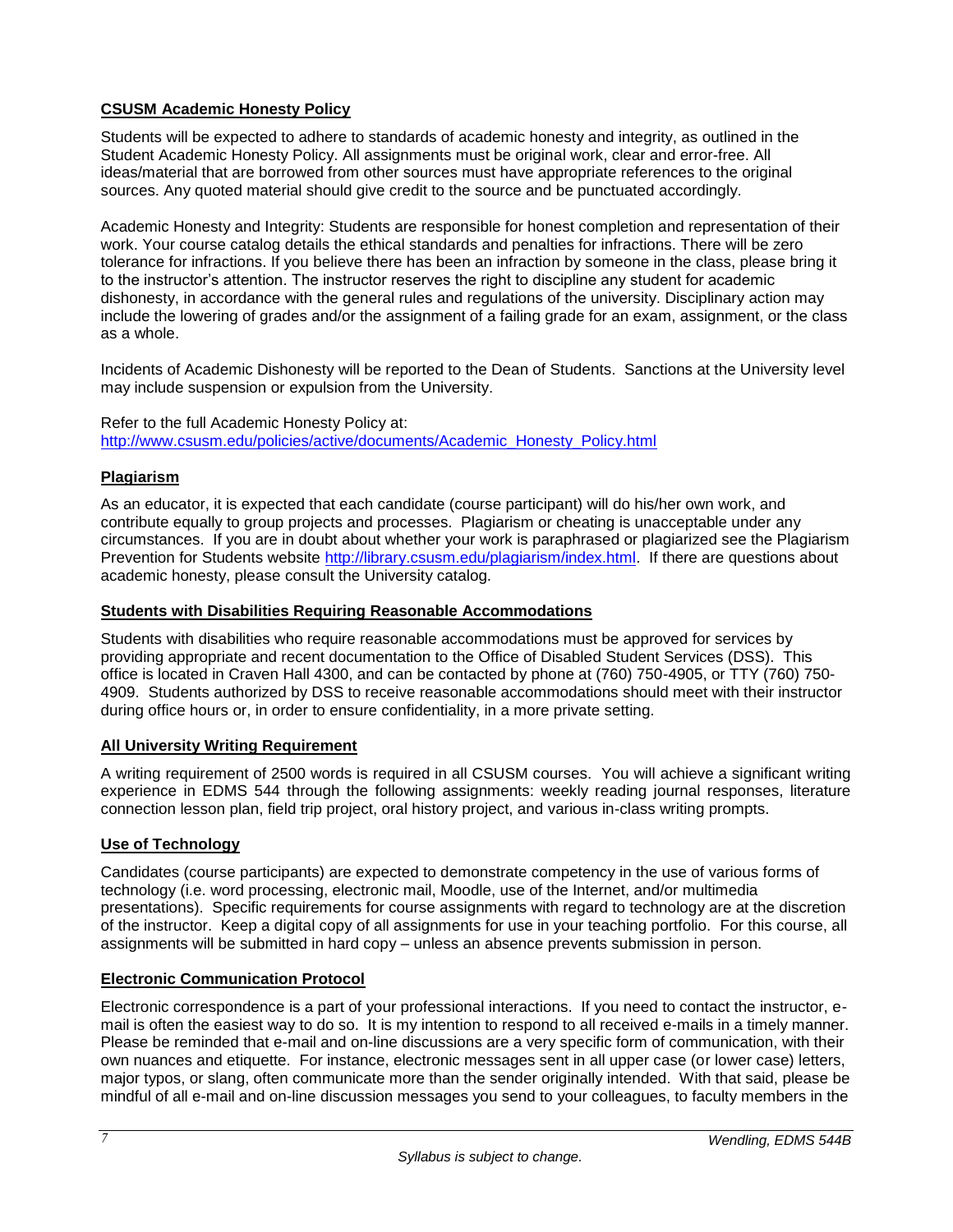School of Education, or to persons within the greater educational community. All electronic messages should be crafted with professionalism and care.

Things to consider:

- Would I say in person what this electronic message specifically says?
- How could this message be misconstrued?
- Does this message represent my highest self?
- Am I sending this electronic message to avoid a face-to-face conversation?

In addition, if there is ever a concern with an electronic message sent to you, please talk with the author in person in order to correct any confusion.

## **COURSE REQUIREMENTS AND GRADED COURSE COMPONENTS**

*-- Due dates for assignments and weekly class schedule will be posted on Cougar Courses. --*

*Reading Response Journals* (CLOs #1,2,3,4,5,6) *30 points*

The assigned readings provide an important foundation for your increasing understanding of how to effectively teach social studies and infuse the arts. To aid you in remembering the readings, and assist you with meaningful class participation, you are asked to respond to each reading assignment by coming to class with a typed, one-page response. Response journals will be collected at each class session and will only receive full points if completed by the date indicated in the schedule. A model will be provided.

Please structure each entry with:

- (1) your name and nicknumber,
- (2) reading identification (Chapter 8, for example),
- (3) key points from the reading, include page # (bulleted list, single-spaced, 12-font),
- (4) a paragraph following that connects the reading to your perspectives/experience (double-spaced),
- (5) one question the reading prompts you to ask.

You will permitted one "free pass" that can be used in place of one (1) journal (with the exception of the jigsawed chapters you will teach: 4/9, 10/11, 12/14). Five points will be deducted for each missing journal.

*Finding the Social Studies in You!* (CLOs #2,6) *1 bonus point!*

Have you ever tried to explain who you are through six social studies disciplines? For this (required) assignment, you will reintroduce yourself to our class by sharing stories and material culture from your life that relate to six of our eight disciplines.

You may use photographs, drawings, objects, collections, your imagination, etc. Your in-class presentation will model a way to verbally and visually engage your students -- and will demonstrate your understanding of the disciplines you select. Aim to present for 5 minutes.

#### **The following three assignments will link together to support a social studies unit plan centered around a Big Idea for your selected grade level (K-6)…**

**\*\*\* NOTE: Full assignment guidelines can be found on Cougar Courses. \*\*\***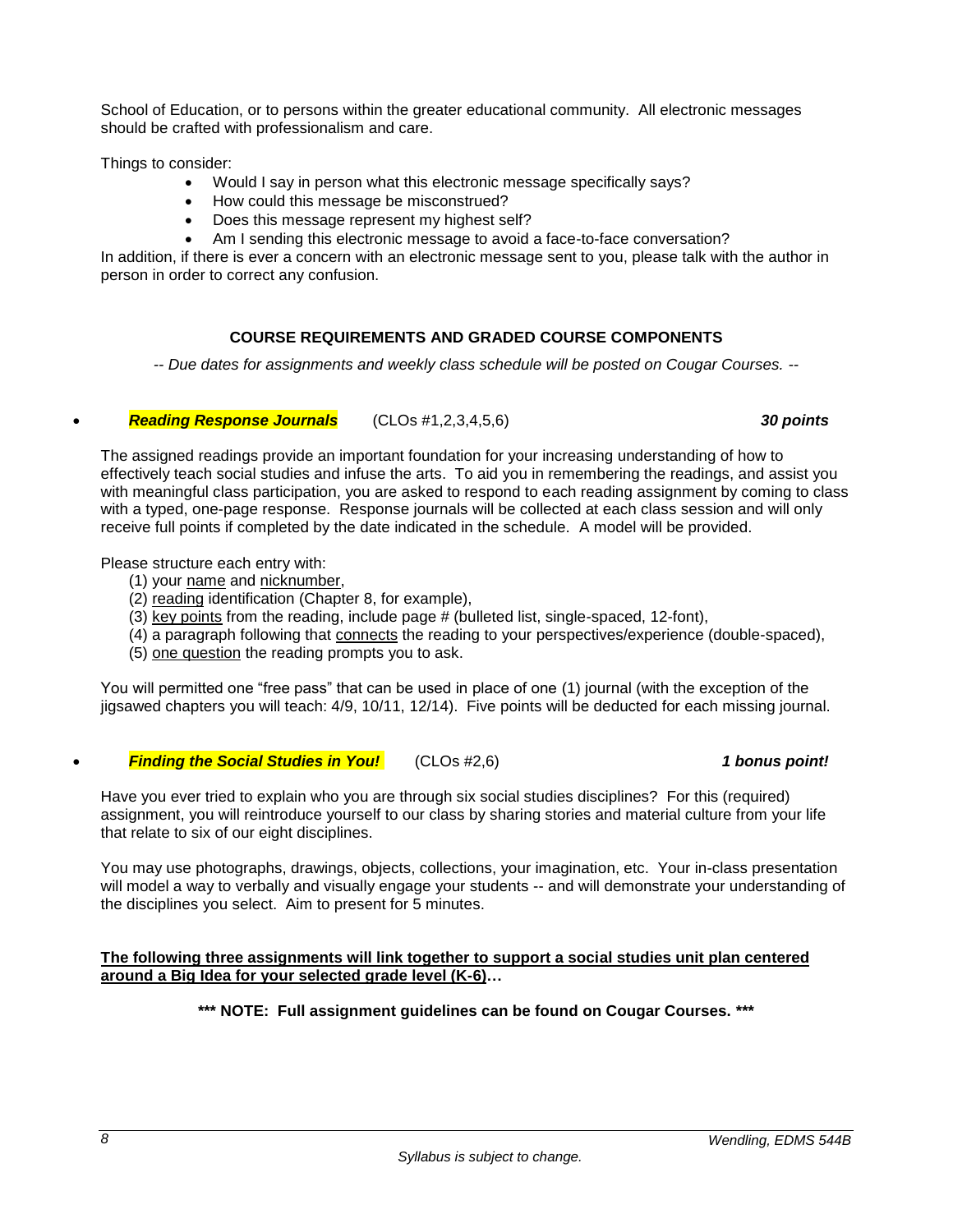## *Literature Connection – Lesson Plan… a partner assignment* (CLOs #1,2,4,5,6) *20 points*

A wealth of children's literature exists that strongly supports the state standards for teaching social studies. For this assignment you and your partners will select *one book* appropriate for the grade level unit you are developing. You will then dramatically present your book and explain how it can be used to advance children's thinking about key social studies concepts and the arts. You will create a handout for your colleagues and design a lesson that incorporates your book.

*Community Field Trip Project… a partner assignment* (CLOs #1,2,3,5,6) *20 points*

In this assignment you and your Literature Connection partners will explore and share information about a field trip site in San Diego or Riverside County. By designing a variety of pre, during, and post-trip lessons, as well as higher level thinking questions and assessments, you will be able to plan an educational (rather than purely recreational) field trip.

*Oral History Project … an individual assignment* (CLOs #1,2,3,4,5,6) *20 points*

Collecting oral histories is an exciting way to help children understand that "history" is found all around us and is being continually created. In this project, you will conduct an oral history interview of a person about a topic that relates to your social studies unit.

To support your interview and demonstrate the power of visual literacy and material culture, you will bring to class on the designated day a primary source object (artifact, document, photographs, etc.) of significance to the person/topic of the interview. We will then create a "classroom museum."

*Mock Interview* (CLOs #1,2,3,4,5,6) *10 points*

Imagine you are at a job interview and were just asked: "How will you teach social studies in your classroom?" Knowing how to teach and structure learning in social studies, and then being able to express your understanding, can be two different abilities. In order to help you eloquently articulate the knowledge you gained through this course (and thereby increase your chances of getting hired!), as well as enhance your educational philosophy, you will participate in a mock interview during our last class. Preparing for the interview will also serve to reinforce the breath of knowledge you've gained in EDMS 544—in history, geography, economics, political science, anthropology, religion, sociology, psychology…plus instructional strategies, standards and assessments.

| <b>ASSIGNMENT</b>                   | <b>POINTS</b> |
|-------------------------------------|---------------|
| Professionalism/Reading Journals    | 30 points     |
| Social Studies in You!              | 1 bonus point |
| Literature Connection - Lesson Plan | 20 points     |
| <b>Community Field Trip</b>         | 20 points     |
| <b>Oral History Project</b>         | 20 points     |
| Mock Interview                      | 10 points     |

 **TOTAL**: 100 points **(There is no final exam for this course.)**

## **Grading Scale**

Grades will be determined by the total number of points earned (100 points possible):

| $A = 94-100$ $A = 91-93$ |             | $B+ = 88-90$ | $B = 81 - 84$ | $B = 85 - 87$ |
|--------------------------|-------------|--------------|---------------|---------------|
| $C_{+}$ = 78-80          | $C = 74-77$ | $C = 71-73$  | $D = 60-70$   | $F = 0.59$    |

Remember! You must maintain a B average (3.0 GPA) in your teacher education courses to receive a teaching credential from the State of California.